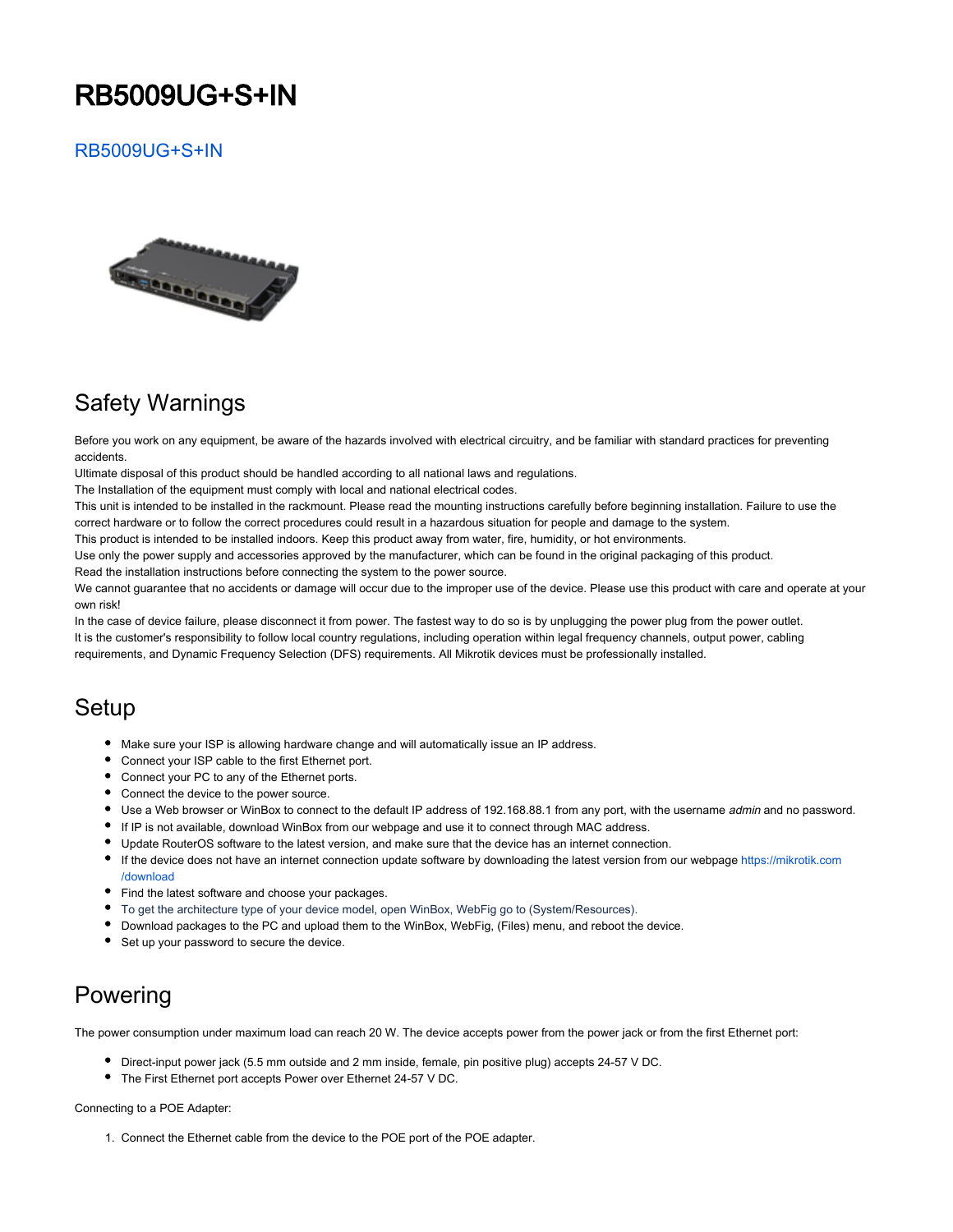- 2. Connect an Ethernet cable from your LAN to the LAN port of the POE adapter, please mind arrows for data and power flow.
- 3. Connect the power cord to the adapter, and then plug the power cord into a power outlet.

## **Configuration**

Once logged in, we recommend clicking the "Check for updates" button in the QuickSet menu, as updating your RouterOS software to the latest version ensures the best performance and stability. For wireless models, please make sure you have selected the country where the device will be used, to conform to local regulations.

RouterOS includes many configuration options in addition to what is described in this document. We suggest starting here to get yourself accustomed to the possibilities: [https://mt.lv/help.](https://mt.lv/help) In case an IP connection is not available, the Winbox tool ([https://mt.lv/winbox\)](https://mt.lv/winbox) can be used to connect to the MAC address of the device from the LAN side (all access is blocked from the Internet port by default).

For recovery purposes, it is possible to boot the device for reinstallation, see section [Buttons and jumpers](#page-2-0).

### Mounting

The device is designed to use indoors and it can be mounted on the wall, or it can be placed on the desktop.



- 1. Find the designed mounting holes on both sides of the device, as shown in the picture;
- 2. Use provided screws to secure the device to the wall;
- 3. Based on the wall material you can use a drill bit and provided dowels.

The device has no protection from water contamination, please ensure the placement of the device in a dry and ventilated environment. We recommend Cat6 cables for our devices.

The mounting and configuration of this device should be done by a qualified person.

#### **Rackmount**

If desired placement is rackmount, additional brackets can be purchased separately:

#### [RB5009 rackmount kit K-79](https://mikrotik.com/product/rb5009_mount)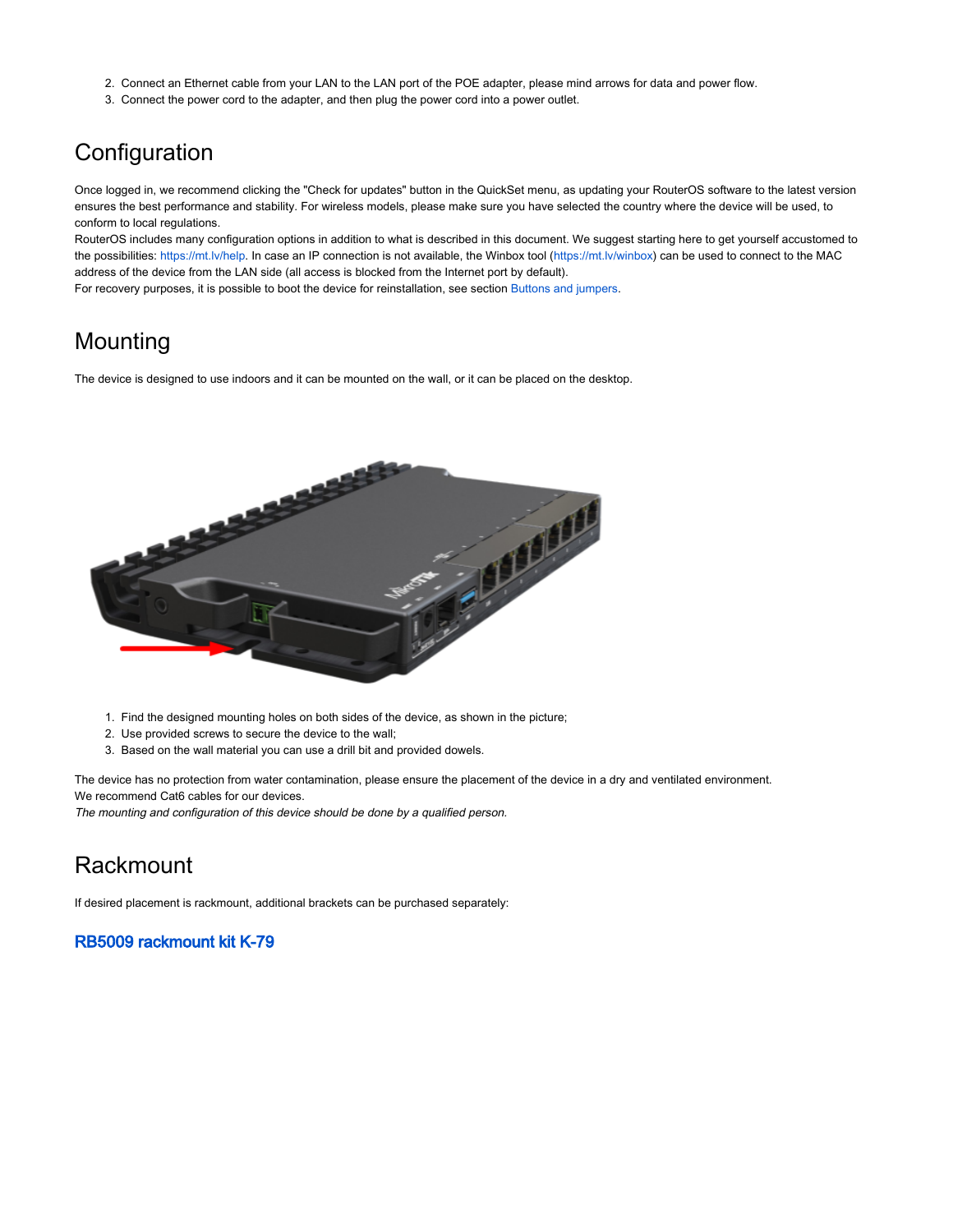



### Extension slots and ports

- Product code RB5009UG+S+IN
- CPU 88F7040 1.4 GHz
- CPU architecture ARM 64bit
- CPU core count 4
- Size of RAM 1 GB
- RAM type DDR4
- Storage 1 GB, NAND
- Number of 1G Ethernet ports 7
- Number of 2.5G Ethernet ports 1
- Number of 10G SFP+ ports 1
- USB port 1 (3.0 type A)
- Operating system RouterOS (License level 5)
- Switch chip model 88E6393
- Dimensions 220 x 125 x 22 mm
- Operating temperature -40°C to +60°C

## <span id="page-2-0"></span>Buttons and jumpers

The RouterBOOT reset button has the following functions. Press the button and apply the power, then:

- Release the button when the green LED starts flashing, to reset the RouterOS configuration to defaults.
- ٠ Release the button after LED is no longer lit (~20 seconds) to cause a device to look for Netinstall servers (required for reinstalling RouterOS over the network).

Regardless of the above option used, the system will load the backup RouterBOOT loader if the button is pressed before power is applied to the device. Useful for RouterBOOT debugging and recovery.

#### LED

- Hidden Green LED behind the Reset button is a USER LED
- Blue LED 1 is the DC1 Power LED
- Blue LED 2 is the DC2 Power LED
- Green SFP+ LED is an SFP+ port link and activity LED
- Ethernet RJ45 Green LEDs are Ethernet port link and activity LEDs
- Ethernet RJ45 Port 1 Orange LED is PoE-in status LED
- Ethernet RJ45 Port 2-8 Orange LEDs are unused on this model

#### **Accessories**

The package includes the following accessories that come with the device:

- ADAPT1\_EU/US Switching Power Supply 24V 1.5A 36W
- **SET1\_K-55 fastening set**
- PAD1\_ 4 pcs Pad D=7; H=1.5 mm, black, one side adhesive 3M988T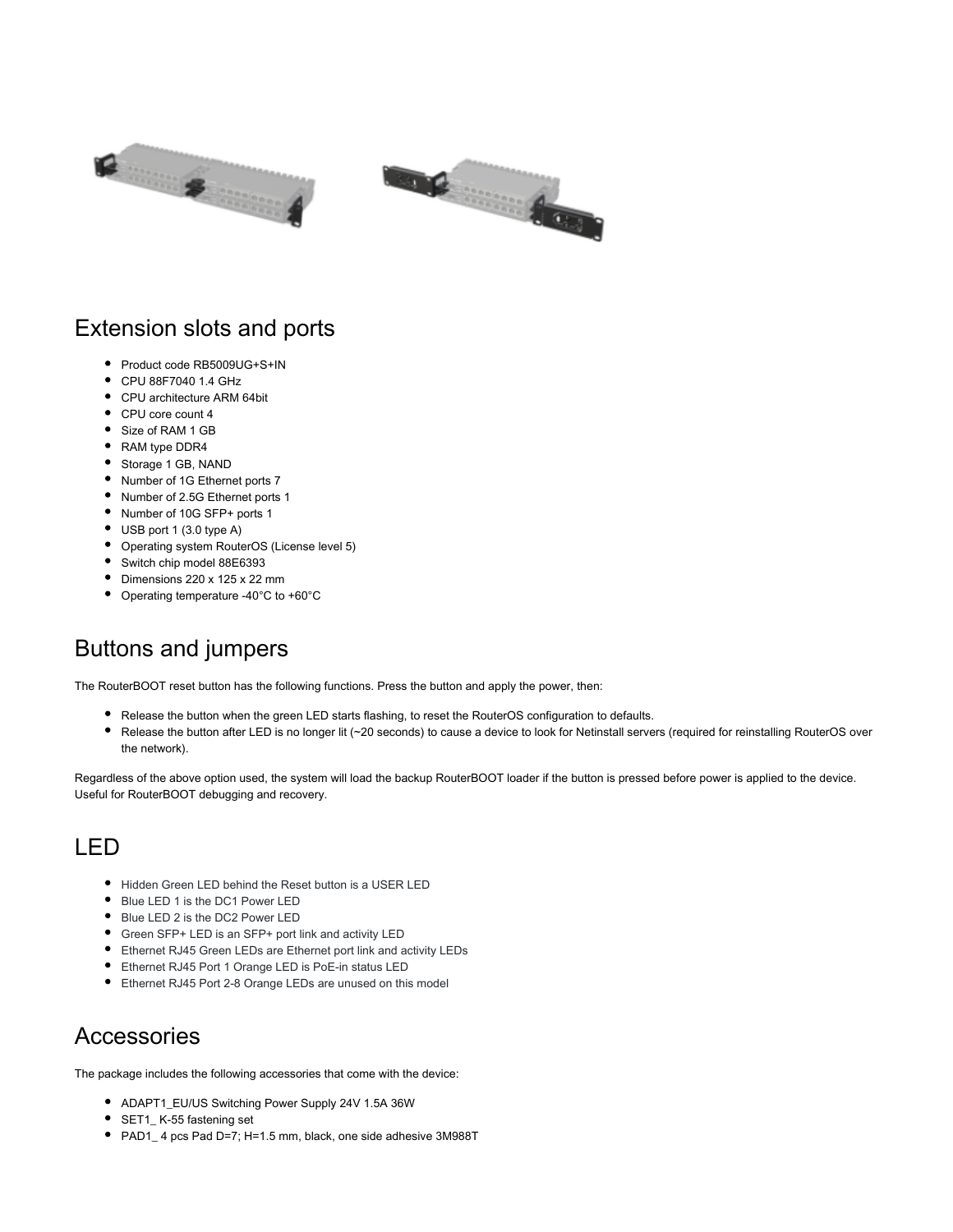Please visit wiki pages for the MikroTik SFP module compatibility table: [https://wiki.mikrotik.com/wiki/MikroTik\\_wired\\_interface\\_compatibility](https://wiki.mikrotik.com/wiki/MikroTik_wired_interface_compatibility)

## Operating system support

The device supports RouterOS software version 7.0.5. The specific factory-installed version number is indicated in the RouterOS menu /system resource. Other operating systems have not been tested.

To avoid pollution of the environment, please separate the device from household waste and dispose of it in a safe manner, such as at Δ designated waste disposal sites. Familiarize yourself with the procedures for the proper transportation of the equipment to the designated disposal sites in your area.

## Federal Communication Commission Interference Statement

This equipment has been tested and found to comply with the limits for a Class B digital device, pursuant to Part 15 of the FCC Rules. These limits are designed to provide reasonable protection against harmful interference in a residential installation.



This equipment generates, uses, and can radiate radio frequency energy and, if not installed and used in accordance with the instructions, may cause harmful interference to radio communications. However, there is no quarantee that interference will not occur in a particular installation. If this equipment does cause harmful interference to radio or television reception, which can be determined by turning the equipment off and on, the user is encouraged to try to correct the interference by one or more of the following measures:

- Reorient or relocate the receiving antenna.
- Increase the separation between the equipment and receiver.
- Connect the equipment into an outlet on a circuit different from that to which the receiver is connected.
- Consult the dealer or an experienced radio/TV technician for help.

FCC Caution: Any changes or modifications not expressly approved by the party responsible for compliance could void the user's authority to operate this equipment.

This device complies with Part 15 of the FCC Rules. Operation is subject to the following two conditions: (1) This device may not cause harmful interference, and (2) this device must accept any interference received, including interference that may cause undesired operation. Note: This unit was tested with shielded cables on the peripheral devices. Shielded cables must be used with the unit to ensure compliance.

## Innovation, Science, and Economic Development Canada

This device complies with Industry Canada's license-exempt RSS standard(s). Operation is subject to the following two conditions: (1) this device may not cause interference, and (2) this device must accept any interference, including interference that may cause undesired operation of the device. Le présent appareil est conforme aux CNR d'Industrie Canada applicables aux appareils radio exempts de licence. L'exploitation est autorisée aux deux conditions suivantes: (1) l'appareil ne doit pas produire de brouillage, et (2) l'utilisateur de l'appareil doit accepter tout brouillage radioélectrique subi, même si le brouillage est susceptible d'en compromettre le fonctionnement.

This Class B digital apparatus complies with Canadian ICES-003.

Cet appareil numérique de la classe [B] est conforme à la norme NMB-003 du Canada.

CAN ICES-003 (B) / NMB-003 (B)

## UKCA marking

UK CA